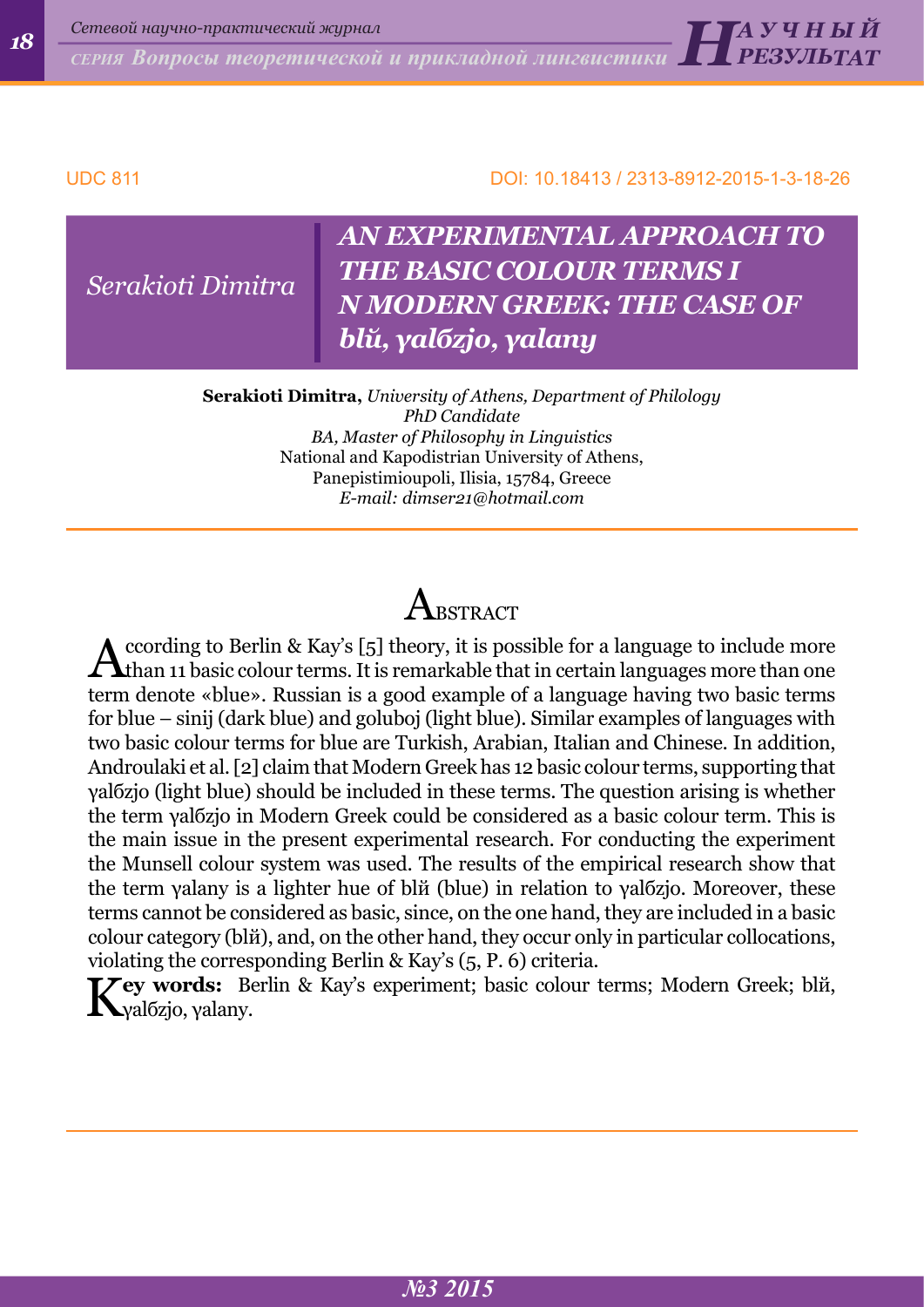

#### **1. Introduction**

During the last decades, of particular interest is the theory of Berlin & Kay [5], related to colour categorization. According to this theory, a language can have from 2 to 11 basic colour terms. These eleven basic categories are *white*, *black*, *red*, *green, yellow, blue, brown, purple, pink, orange* and *grey.* In addition, the authors [5, P. 2-3] argue that there are strict restrictions on basic colour categories in languages that include fewer than 11 basic colour categories: all languages have terms for *white* and *black*; if a language has a third term, then it contains a term for *red;* if it has four terms, then these are *green* or *yellow;* if it has five terms, these are both *green* and *yellow*; if a language has a sixth term, it is *blue*; if it has a seventh, then it is *brown*; if it has eight terms, then it is *purple*, *pink*, *orange*, *grey*, or a combination of these.

Besides, Berlin & Kay [5, P. 35-36] mention the possibility a language to have more than eleven basic colour terms. A typical example is Russian, which contains 12 basic colour categories, because of the distinction observed between "sinij" and "goluboj", e.g. between the dark *blue* and light *blue*, concerning lightness. [6; 13; 11; 8; 15; 16; 18]. Similar results regarding distinctions of blue appear also in languages related to Russian, such as Ukrainian and Belarusian. According to Safuanova & Korzh [18, c. 78], "sinij" is used in lexical collocations with words such as "sky", "snow", and also in others with a negative connotation ("heavy clouds", "haze", "harsh"), while "goluboj" is used with words that have a positive connotation ("affectionate", "soft", "tranquil", "serene"). In a similar way, Turkish has twelve basic colour terms, including "lacrivert" (dark *blue*) and "mavi" (light *blue*) [14]. It is noteworthy that in Nepali the term "Akashi" is used to indicate the sky light *blue* [8]. Moreover, in Arabic the following terms are used for denoting *blue*: "azrock" (*blue*), "samawee" (light *blue*) and "khuhlie" (dark *blue*) [1]. As far as Greek is concerned, the research of Androulaki et al. [2] is the only one supporting that it has 12 basic colour terms, including *γalбzjo* (light *blue*). Nevertheless, except *blй* ("blue") and *γalбzjo* (light blue), they recognize the presence of *γalanу*, which they consider as identical with *γalбzjo*, without discerning any difference between these two terms [2, P. 6, 10). Research about the basic colour terms in Modern Greek has been also carried out by Serakioti & Markopoulos [19] and Serakioti [20].

 The aim of the present research is the experimental examination of the following issues: a) if in Modern Greek there is any difference between the terms *blй, γalбzjo*, *γalanу*, b) if the above colour terms can be characterised as basic, fulfilling Berlin & Kay's criteria [5, P. 6-7].

#### **2. Methodology**

In this study, the Munsell colour array, used also by Berlin & Kay [5], was given (Figure 1) to the subjects of the research, who were asked to find the typical version of *blй*, *γalбzjo* and *γalanу*. More particularly, the second stage of data collection of Berlin & Kay's experiment was followed [5, P. 5]. The Munsell colour array contains a set of 330 colour chips, of which 320 represent 40 different hues, each divided into 8 different lightness levels (Munsell value). The purpose of this experiment is to check whether there is deviation in the perception of the three colour terms *blue*, *γalбzjo, γalanу,* taking into account that Androulaki et al. [2, P. 6, 10] consider *γalбzjo* as identical to *γalanу.* 



*Figure 1. The Munsell colour array*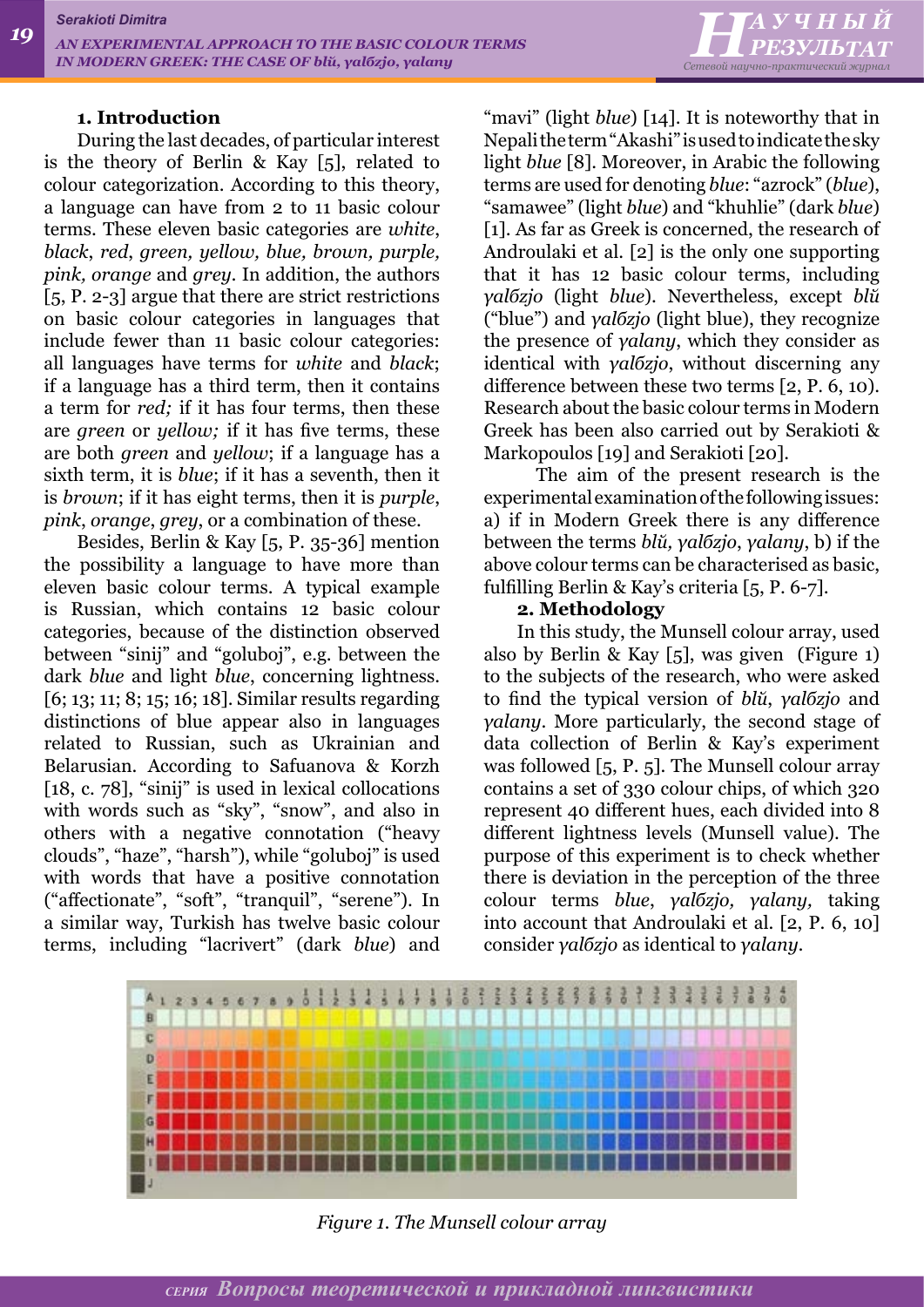

It is worth noting that the survey participants were asked to mention their age and gender, and these data were later processed. To avoiding the effect of the order in which colours were presented, a different order of colours for each participant was followed.

For registering, grouping and statistically processing data, tables were created, which include the serial number of the speaker, the gender, the colour and the corresponding values for its placement on the vertical and the horizontal axis of the colour spectrum (see Appendix). To facilitate data processing and numerical calculations, for the vertical placement in the colour spectrum numbers were used instead of letters  $(A = 0, B = 1, C = 2, D = 3,$  $E = 4, F = 5, G = 6, H = 7, I = 8$ . Furthermore, on each axis the average and the standard deviation were calculated for denoting the median of each colour, in order to investigate whether all values are focused on a particular point or there is great dispersion around a central value. In addition, the confidence interval was calculated on the vertical and horizontal placement to indicate the maximum error probability (0.05). The outliers were removed, e.g. values exceeding  $x'+2\times s$ , and the average and standard deviation were recalculated.

The survey involved a total of 60 Greek native speakers, 30 males and 30 females, aged 20-50 years, who had no achromatopsia or dyschromatopsia problems (see 10; 7, 21; 17].

#### **3. Findings and Discussion**

The results of the present research indicate that the terms *γalбzjo* and *γalanу* do not correspond to identical values in the spectrum, while there is significant deviation between them and *blй*. More particularly, *γalбzjo* appears to be a darker hue of *blй* in relation to *γalanу*, with average (26.7, 3.2), while *γalanу* appears

as a lighter hue of blue in relation to *γalбzjo*, with average (26.82, 2.79), as it can be seen in Figure 2. Thus, in the horizontal axis there is no difference between the two colour terms, contrary to the vertical axis. It seems that this difference regarding the colour lightness is not accidental, since the average of each point is outside the confidence interval of the other.

Moreover, it should be also mentioned that between these two adjectives (*γalбzjos-γalanуs*) there are differences regarding the collocations and each of them refers to a particular class of objects. For example, *γalбzjos* is mainly used in collocations with words such as *θбlasa* (sea), *lнmni* (lake), *aktн* (shore), while *γalanуs* with words such as *uranуs* (sky) and also *simйa*  (flag), indicating the blue and white colour of the Greek flag. Thus, it is expected for one to say e.g. *γalбzja θбlasa/ lнmni/ akti*, instead of *γalanн θбlasa/ lнmni/ aktн* or phrases, such as "*to γalбzjo tis θбlasas/ tu uranъ*" (the blue of the sea/ sky) instead of "*to γalanу tis θбlasas/ tu uranъ*". From the SEK (Corpus of Greek Texts) (Goutsos 2013) this difference is confirmed, since the term *γalбzjos* is used in plenty of collocations, much more than *γalanуs*. These are some examples: *"to γalбzjo tu pelбgus"* (the blue of the sea), *"to aperado γalбzjo tou Egйu"* (the endless blue of the Aegean Sea), *"to γalбzjo tis θбlasas ke tu uranъ"* (the blue of the sea and the sky), *"γalбzjo akro*ʝ*бli"* (blue shore), *"γalбzja lнmni"* (blue lake), and also metonymically "*to nisн pu zу нne γalбzjo*" (the island in which I live is blue), instead of "*to nisн pu zу йxi γalбzja θбlasa*" (the island in which I live has blue sea). The term *γalanуs* appears, mainly, in literacy in collocations such as *"γalanуs uranуs"* (blue sky), *"γalanб nerб"* (blue water), *"γalanб mбtзa"* (blue eyes) and also metonymically, e.g. *"to γalanу tis vlйma"* (her blue look).

|                           |   | Blŭ   | yalózjo | yalany |
|---------------------------|---|-------|---------|--------|
| average                   | x | 30,49 | 26,7    | 26,82  |
|                           |   | 5,87  | 3,2     | 2,79   |
| confidence                | x | 0,19  | 0,53    | 0,57   |
|                           |   | 0,22  | 0,26    | 0,26   |
| <b>Standard deviation</b> | x | 0,72  | 2,03    | 2,21   |
|                           |   | 0,82  | 0,98    |        |
| Number of subjects        |   | 55    | 56      |        |

*Figure 2. Average of blй, γalбzjo, γalanу in Modern Greek*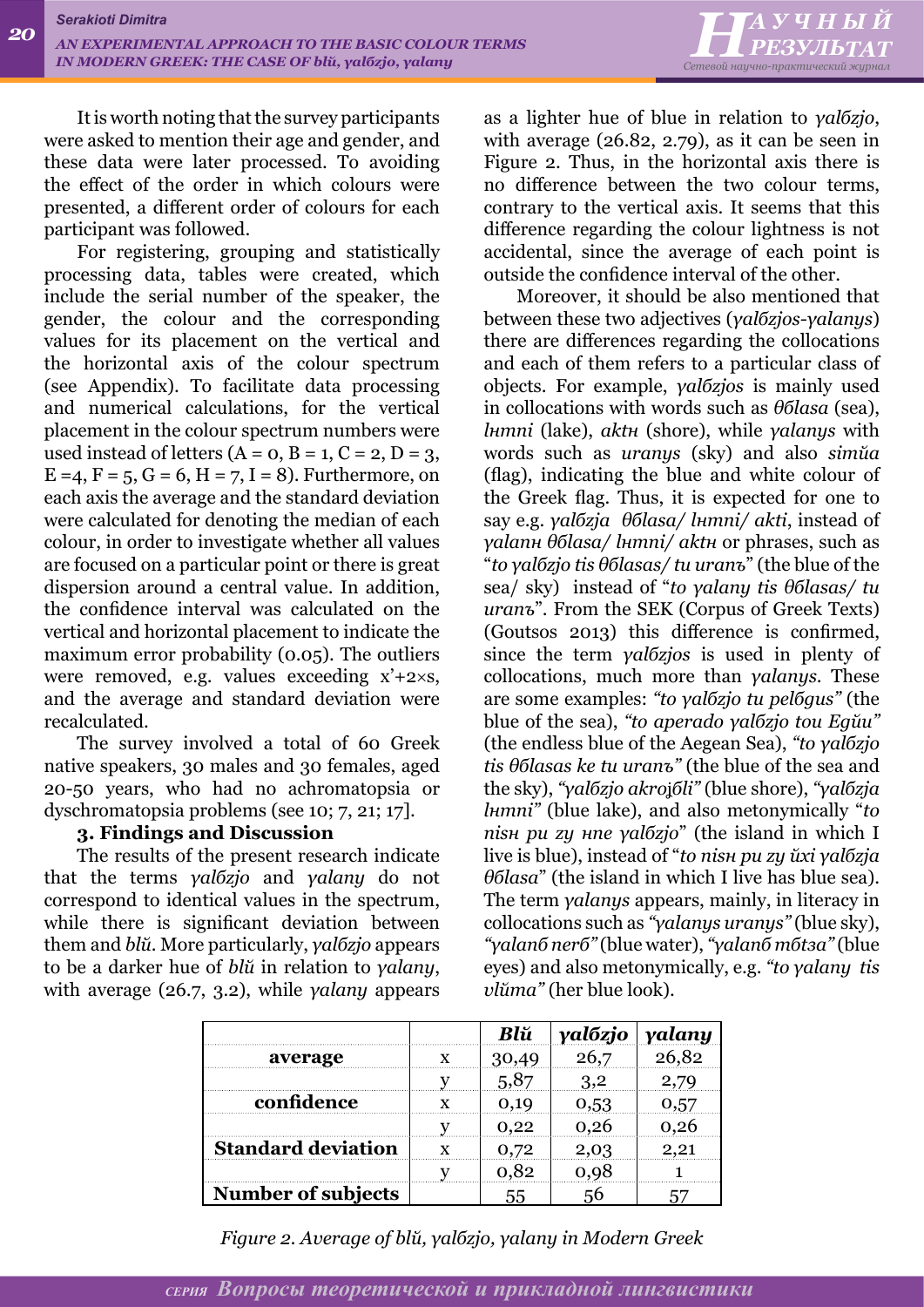



*Figure 3. Graphic depiction of the value of blй, γalбzjo, γalanу in Modern Greek*

 Moreover, there is a difference between *γalбzjos* and *γalanуs* regarding their compounds and derivatives. Thus, in compounding with the prefix *kata-* the term *kataγбlanos* (very blue) is used instead of \**kataγбlazos*. According to SEK, the derived word *kataγбlanos* appears in collocations such as "*kataγбlanos uranуs*", "*kataγбlani θбlasa*", "*kataγбlana mбtзa*", excluding the use of \**kataγбlazos (*"\**kataγбlazos uranуs*"*,* "\**kataγбlazi θбlasa*"*,* "\**kataγбlaza mбtзa*"*.* Regarding the derivation of these colour terms with the suffix *–opуs* (-ish), *γalazopуs* is used instead of \**γalanopуs*.

 Furthermore, in compounding the terms *γalazoprбsino* (blue-green) (*γalбzjo* + *prбsino*) and *prasinoγбlazo (prбsino + γalбzjo)* are preferred and not \**γalanoprбsino* (*γalanу*  + p*rбsino*) and \**prasinogбlano* (*prбsino* + *γalanу)*. Also, the term *γαlαnуlefkos* (blue and white) *(γalanу + lefkу)* is used, but not the term \**γαlazoleukos (γalбzjo + lefkу).*

In the research of Androulaki et al. [2] *γalбzjo* is presented as "lighter blue" and considered as a basic colour term of Greek, on the basis of the frequency of its appearance, while it is also claimed that the term *γalбzjos* is identical with the term *γalanуs* [2 P. 6, 10-11]. Thus, the term *γalбzjos* and *γalanуs* are both considered as light blue, without any differentiation between them. Moreover, it is argued that there is no difference regarding the collocations of the two terms, since they are both used to denote the colour of the sea, sky and the greek flag, and also the blue colour of the eyes [2, P. 6].

Regarding the methodology of their research, there is considerable inconsistency in the used sample, since the number of the subjects varies in each stage of the experiment (In different stages of the research the subjects were 8 bilingual speakers of Greek and English (6 females and 2 males), 6 Greek speakers from Crete (3 males and 3 females) speaking a particular Greek dialect of Crete, 18 Greek native speakers (10 males and 8 females) and 12 Greek native speakers (7 females and 5 males)), as well as the ratio of the representatives of the two genders (male – female), while only a limited range of ages is covered (19 to 31 years old). Additionally, the selection of the subjects from Crete, who speak a particular dialect of Greek, is rather debatable (as Androulaki et al. [2, c. 18] mention, the six subjects of the research were born and lived in an isolated village of Crete with about 150 inhabitants).

Concerning the presented experiment, we notice a difference between *γalбzjo* and *γalanу*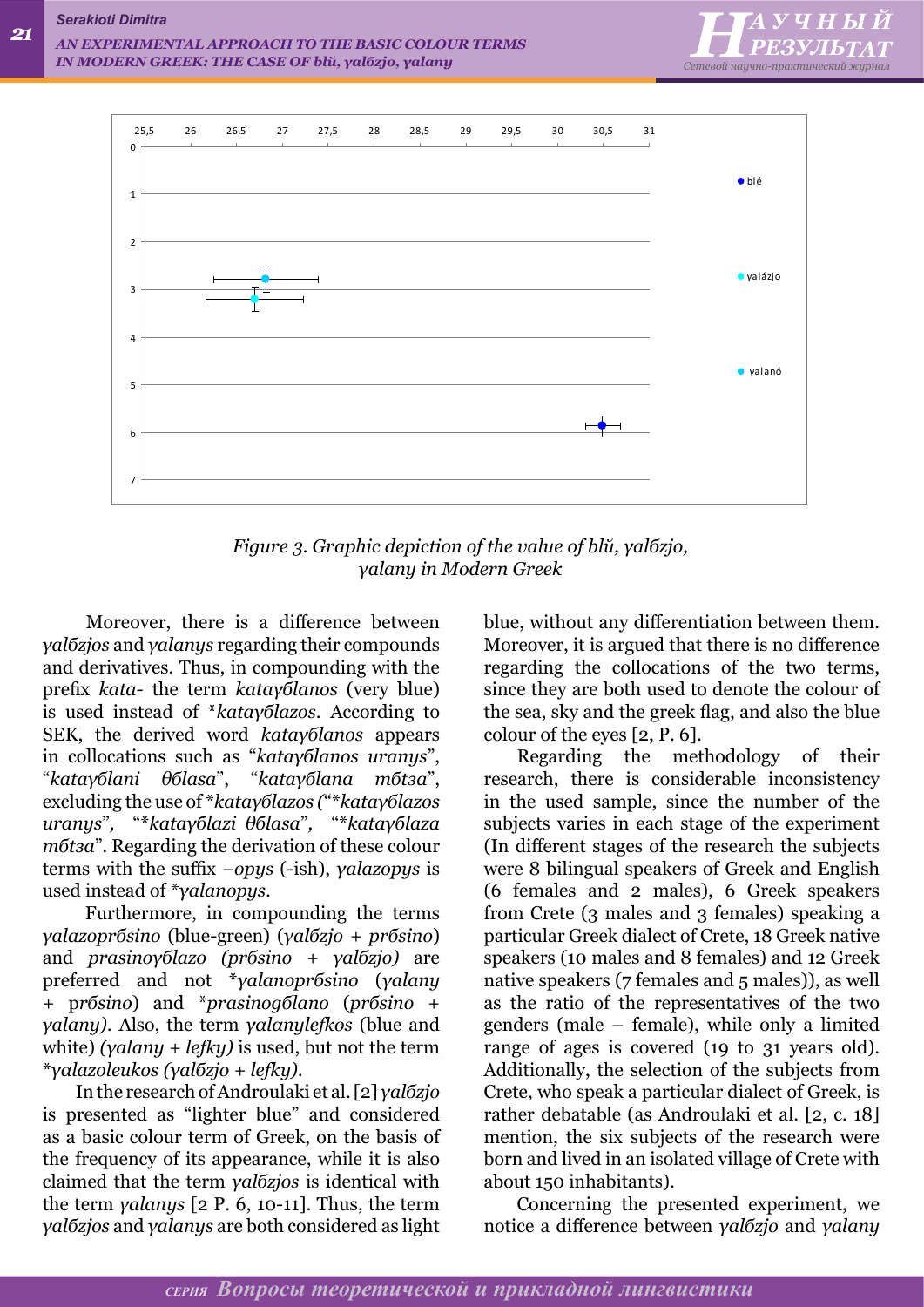

regarding the hue. Thus, we can consider the two terms as a variation of *blй*, given the fact that *γalanу* corresponds to a lighter hue of blй

in relation to *γalбzjo*, and *γalбzjo* to a darker hue of *blй* in relation to *γalanу* (Figure 4).



*Figure 4. Semantic relationships of Greek ble, γalбzjo, γalanу* (the scheme is identical with that of Berlin & Kay [5, c. 36] for the Russian siniy and goluboy)

For the question if *γalбzjo* and *γalanу*  are basic colour terms, it would be useful to examine Berlin & Kay's [5, P. 6-7] criteria for the characterisation of a colour term as basic. A colour term is considered as basic when: a) its meaning does not derive from the meaning of its parts (e.g. "blue" and not "bluish", "olive green"), b) it is not included in another colour category (e.g. "scarlet" is included in "red" and is a kind of it), c) it is not limited to a category of objects (e.g. "blond" is mainly used with "hair", "complexion" and "furniture"), and d) it is widely known and accepted by all the speakers (e.g. "yellow" instead of "saffron").

Based on the above criteria, the terms *γalбzjo* and *γalanу* cannot be considered as basic colour terms in Modern Greek, since they violate the criteria (b) and (c). On the one hand they violate the criterion (b), since they are included in the basic colour category of *blй* and are a subcategory of it, and on the other hand they violate the criterion (c), since each of them appears only in particular collocations.

### **4. Conclusion**

According to the present experimental research, the term *γalбzjo* is a darker hue of *blй*  in relation to *γalanу*, while *γalanу* is a lighter *blй*  than *γalбzjo*, since there is a deviation of values regarding their lightness on the vertical axis*.* Moreover, these terms cannot be considered as basic colour terms, since, on the one hand, they are included in a basic colour category being a subcategory of it and, on the other hand, they occur only in particular collocations, violating the corresponding Berlin & Kay's [5] criteria. Nevertheless, this issue needs further investigation and interdisciplinary approach.

**Acknowledgments:** I would like to thank Professor Stavros Skopeteas for his support and valuable comments.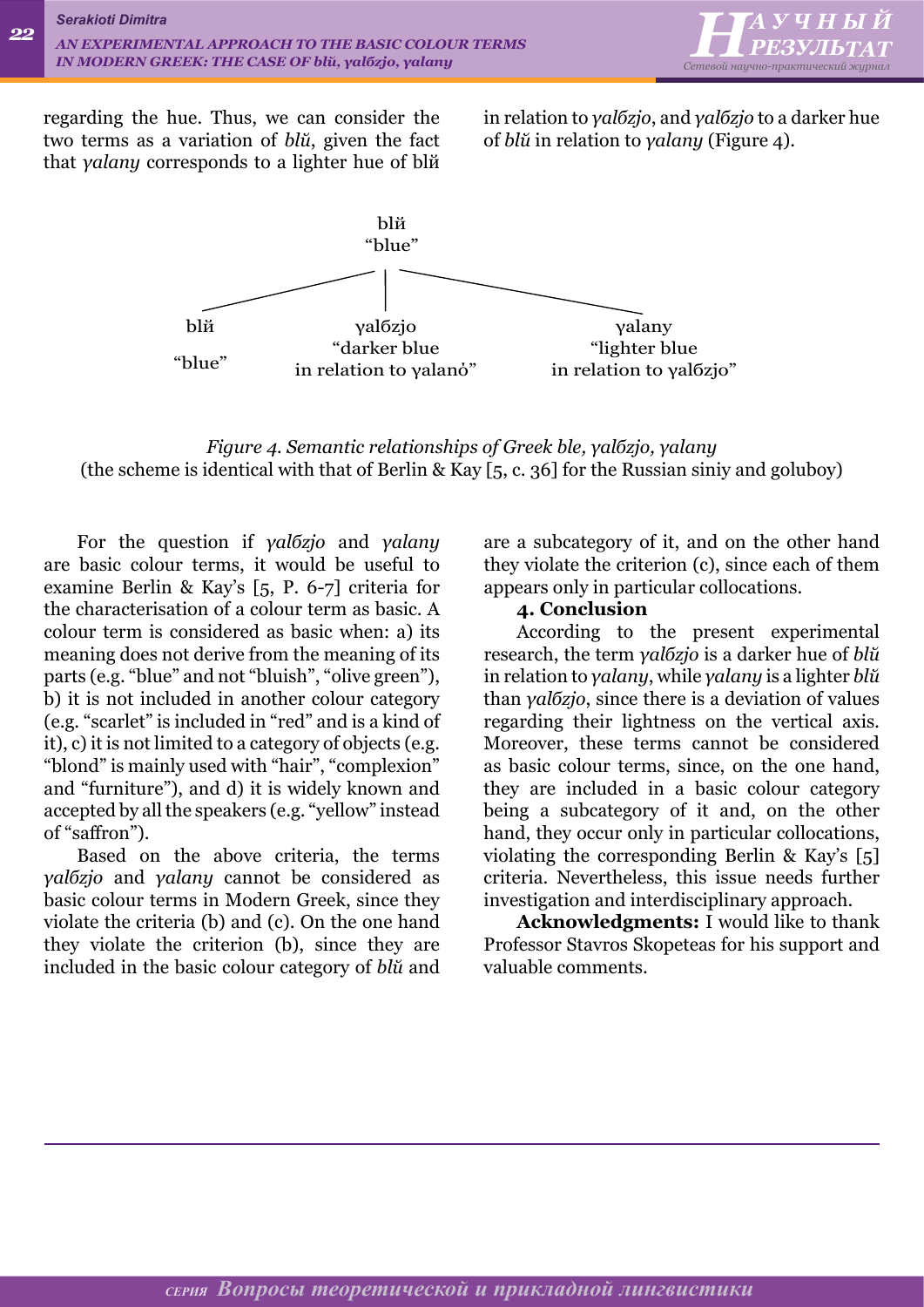*Serakioti Dimitra*



#### *REFERENCES:*

- 1. Al-Rasheed, Abdulrahman S., Humood H. Al-Sharif, Mohammed J. Thabit, Norah S. Al-Mohimeed & Ian R.L. Davies. Basic color terms of Arabic. In Biggam, Carole P., Carole A. Hough, Christian J. Kay and David R. Simmons (eds) *[New Directions in Colour](http://benjamins.com/cgi-bin/t_bookview.cgi?bookid=Z 167) [Studies](http://benjamins.com/cgi-bin/t_bookview.cgi?bookid=Z 167)*. Amsterdam: Benjamins, 2011. Pp. 53-58.
- 2. Androulaki, A., Gфmez-Pestaсa, N., Mitsakis, C., Lillo Jover, J., Coventry, K., & Davies, I. Basic colour terms in Modern Greek: Twelve terms including two blues. *Journal of Greek Linguistics* 7/1 (2006): Pp. 3-47.
- 3. Bahns, J. Lexical collocations: a contrastive view. *ELT Journal*, 47/1 1993): Pp. 56-63.
- 4. Bakakou Orfanou, A. The word of Modern Greek in the linguistic system and the text. In *Parousia*, Supplement 65 (2005).
- 5. Berlin, B. & Kay, P. *Basic Color Terms: Their Universality and Evolution.* Berkeley: University of California Press, 1969.
- 6. Corbett, G., & Morgan, G. Colour terms in Russian: Reflections of typological constraints in a single language. *Journal of Linguistics* 24 (1988): Pp. 31-64.
- 7. Damasio, A.R. Disorders of complex visual processing: Agnosias, achromatopsia, Balint's syndrome, and related difficulties of orientation and construction. In Mesulam, M-M (ed.) *Principles of behavioral neurology*. Philadelphia: Davis, 1985. Pp. 259-288.
- 8. Davies, I. & Corbett, G. The basic color terms of Russian. *Linguistics* 32 (1994): Pp. 65-89.
- 9. Goutsos, D. Corpus of greek texts: Planning and materialisation. In *Proceedings of the 6th International Conference of Greek Linguistics*, University of Crete, 18-21 September 2003, CD-ROM publication.
- 10. Green, G.J. & Lessell, S. Acquired cerebral dyschromatopsia. *Arch. Ophthalmol* 95 (1977): Pp. 121-128.
- 11. Korzh, N. N., Penova, I. V., & Safuanova, O. V. 1991. Denotative meanings of color terms. *Psikhologicheskij Zhurnal* 12 (1991): Pp. 69-79.
- 12. MacLaury, R. E. Exotic color categories: Linguistic relativity to what extent? *Journal of Linguistic Anthropology* 1 (1991): Pp. 26-51.
- 13. Moss, A., Davies, I., Corbett, G.& Laws, G. Mapping Russian basic colour terms using behavioural measures. *Lingua* 82 (1990): Pp. 313-332.
- 14. Ozgen, E. & Davies, I.R. Turkish color terms: tests of Berlin and Kay's theory of color universals and linguistic relativity. *Linguistics* 36/5 (1998): Pp. 919-956.
- 15. Paramei, G.V. Singing the Russian blues: an argument for culturally basic color terms. *Cross-Cultural Research* 39/1 (2005): Pp. 10- 34.
- 16. Paramei, G.V. Russian 'blues': Controversies of basicness. In MacLaury, R.E, Paramei, G.V & Dedrick, D. (eds) *Anthropology of Color: Interdisciplinary Multilevel Modeling*. Amsterdam: John Benjamins, 2007. Pp.75- 106.
- 17. Rizzo, M., Smith, V., Pokorny, J., Damasio, A.R. Color perception profiles in central achromatopsia. *Neurology* 43/5 (1993): Pp. 995-1001.
- 18. Safuanova, O. & Korzh, N. Russian color names: Mapping into a perceptual color space. In MacLaury, R.E., Paramei G.V & Dedrick, D. (eds) *Anthropology of Color*: *Interdisciplinary multilevel modelling*. Amsterdam: John Benjamins, 2007. Pp. 55-74.
- 19. Serakioti, D. & Markopoulos, G. An empirical approach of the basic color terms in Greek: The effect of compounding. *Glossologia* 21 (2013): Pp. 1-18.
- 20. Serakioti, D. The basic colour terms in Greek. In *Studies in Greek Linguistics 32.* Thessaloniki: Institute of Modern Greek Studies, 2012. Pp. 428-439.
- 21. Zeki, S. A century of cerebral achromatopsia. *Brain* 113 (1990): Pp. 1721-1777.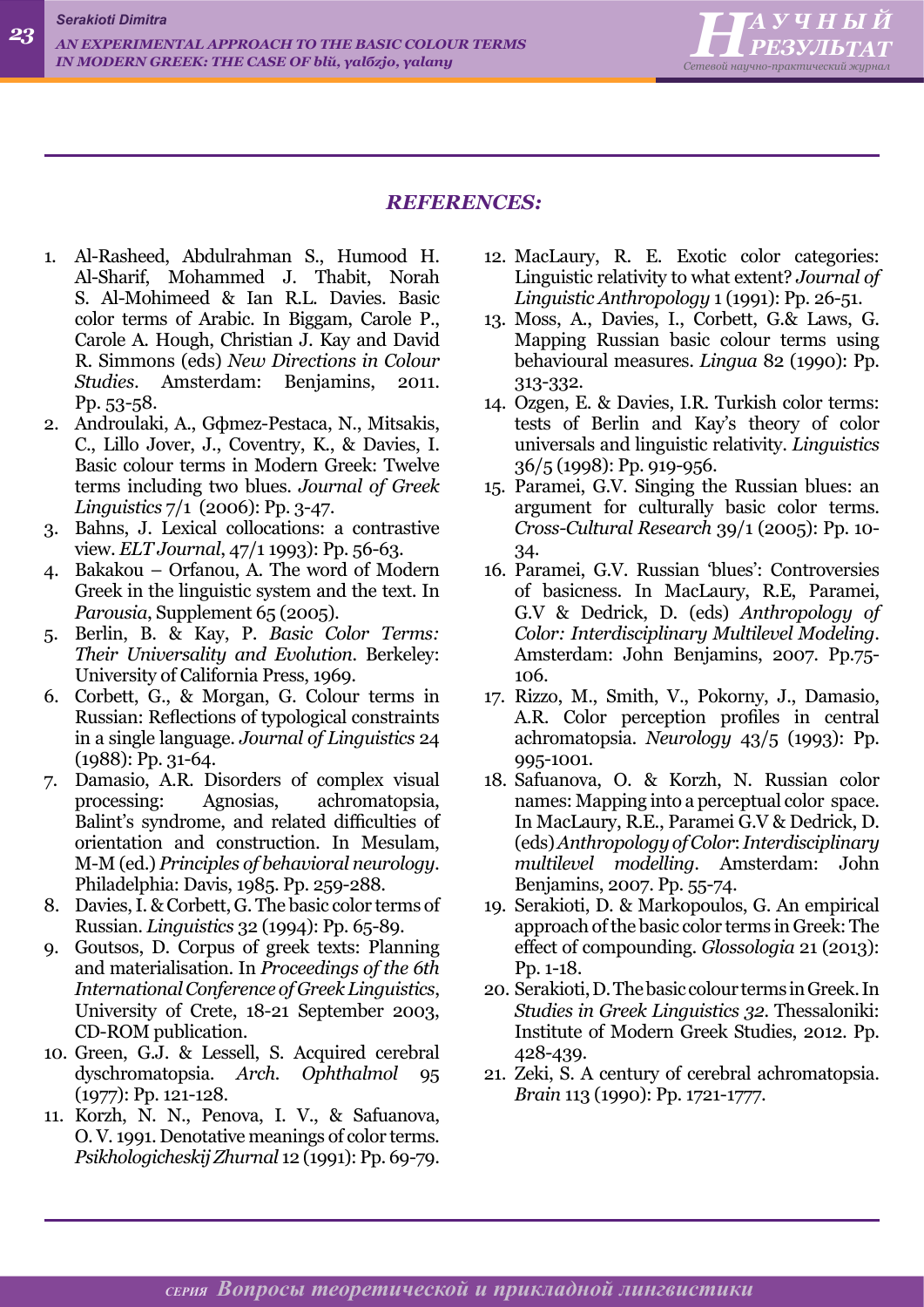

| <b>Serial</b>                   |                  |                                |                                     |                       |
|---------------------------------|------------------|--------------------------------|-------------------------------------|-----------------------|
| Number of                       | Gender           | Colour                         | <b>Vertical</b>                     | Horizontal            |
|                                 |                  |                                | axis                                | axis                  |
| <b>Speaker</b>                  |                  |                                |                                     |                       |
| 1f<br>2f                        | female<br>female | γalózjo                        | 6                                   | 26                    |
|                                 | female           | γalõzjo<br>valõzjo             |                                     | 27                    |
|                                 | female           |                                |                                     | 27                    |
|                                 | female           | γalбzjo                        |                                     | 24                    |
|                                 | female           | γalбzjo                        |                                     | 25                    |
|                                 | female           | γal <sub>ozjo</sub><br>yalózjo |                                     | 29<br>26              |
| 3f<br>4f<br>5f<br>7f<br>7f      | female           | yalózjo                        |                                     | 30                    |
|                                 | female           | γal <i>b</i> zjo               |                                     | 27                    |
| $\overline{9f}$ <sub>10</sub> f | female           | γal <i>b</i> zjo               |                                     | 27                    |
| 11f                             | female           | γalбzjo                        |                                     | 26                    |
| 12f                             | female           | γalõzjo                        |                                     | 28                    |
| 13f                             | female           | γalozjo                        |                                     | 27                    |
| 14f                             | female           | γalozjo                        |                                     | 27                    |
|                                 | female           | γalozjo                        |                                     | 29                    |
| $\frac{15}{16}$                 | female           | γal <i>b</i> zjo               |                                     | 25                    |
| $\frac{17f}{18f}$               | female           | γalбzjo                        |                                     | $2\overline{2}$       |
|                                 | female           | γalбzjo                        |                                     | 25                    |
| 19f                             | female           | yalozjo                        |                                     | 27                    |
| 20f                             | female           | γalбzjo                        |                                     |                       |
| 21f                             | female           | γal <i>b</i> zjo               |                                     | $\substack{27 \\ 28}$ |
| 22f                             | female           | yalozjo                        |                                     | 27                    |
| 23f                             | female           | γal <i>b</i> zjo               |                                     | 22                    |
| 24f                             | female           | γal <i>b</i> zjo               |                                     | 21                    |
| $25f$<br>$26f$                  | female           | γalбzjo                        |                                     | 30                    |
|                                 | female           | γalõzjo                        |                                     | $\overline{2}8$       |
| $\substack{27f\\28f}$           | female           | γalбzjo                        |                                     | 29                    |
|                                 | female           | γalozjo                        |                                     | $\substack{27 \\ 28}$ |
| 29f                             | female           | γalozjo                        |                                     |                       |
| 3of                             | female           | γal <i>b</i> zjo               |                                     | 27                    |
| 1 <sub>m</sub>                  | male             | γalбzjo                        | 33435323333326232223543225433225252 | 25                    |
| 2m                              | male<br>male     | γalбzjo                        |                                     | 29                    |
| 3 <sub>m</sub>                  | male             | yalozjo<br>yalozjo             |                                     | 25                    |
| 4 <sub>m</sub>                  | male             | γalбzjo                        |                                     | 29                    |
| 5 <sub>m</sub><br>6m            | male             | yalózjo                        | $\overline{4}$                      | $\frac{23}{28}$       |
| 7 <sub>m</sub>                  | male             |                                |                                     | 23                    |
| 8m                              | male             | γalõzjo<br>valõzjo<br>valõzjo  |                                     | 27                    |
| 9m                              | male             |                                |                                     | 25                    |
| 10m                             | male             | valózjo                        |                                     | 27                    |
| 11 <sub>m</sub>                 | male             | γalozjo                        |                                     | 24                    |
| 12m                             | male             | γalózjo                        |                                     | 24                    |
| 13m                             | male             | γalózjo                        |                                     | 29                    |
| 14m                             | male             | γalózjo                        |                                     | 30                    |
| 15 <sub>m</sub>                 | male             | γal <sub>ozjo</sub>            |                                     | $\frac{27}{29}$<br>28 |
| 16m                             | male             | valózjo                        |                                     |                       |
| 17m                             | male             | valózjo                        |                                     |                       |
| 18 <sub>m</sub>                 | male             | γal <sub>ozjo</sub>            |                                     | $\substack{27 \\ 28}$ |
| 19m                             | male             | γalózjo                        |                                     |                       |
| 20 <sub>m</sub>                 | male             | γal <sub>ozjo</sub>            |                                     | 24                    |
| 21m                             | male             | γal <sub>ozjo</sub>            |                                     | 27                    |
| 22m                             | male             | γal <sub>ozjo</sub>            |                                     | $\frac{24}{25}$       |
| 23m                             | male             | γalózjo                        |                                     |                       |
| 24m                             | male             | valózjo                        |                                     | 29                    |
| 25 <sub>m</sub>                 | male             | γalozjo                        |                                     | 36                    |
| 26m                             | male<br>male     | γalõzjo                        |                                     | 27                    |
| 27m<br>28m                      | male             | γalózjo<br>γalózjo             |                                     | 29                    |
| 29m                             | male             | γal <sub>ozjo</sub>            |                                     | 27<br>25              |
| 30 <sub>m</sub>                 | male             | <u>valozjo</u>                 | 234454234335324432453434            | 27                    |

### **APPENDIX**. The data for *blй, γalбzjo, γalanу* in Modern Greek

*СЕРИЯ Вопросы теоретической и прикладной лингвистики*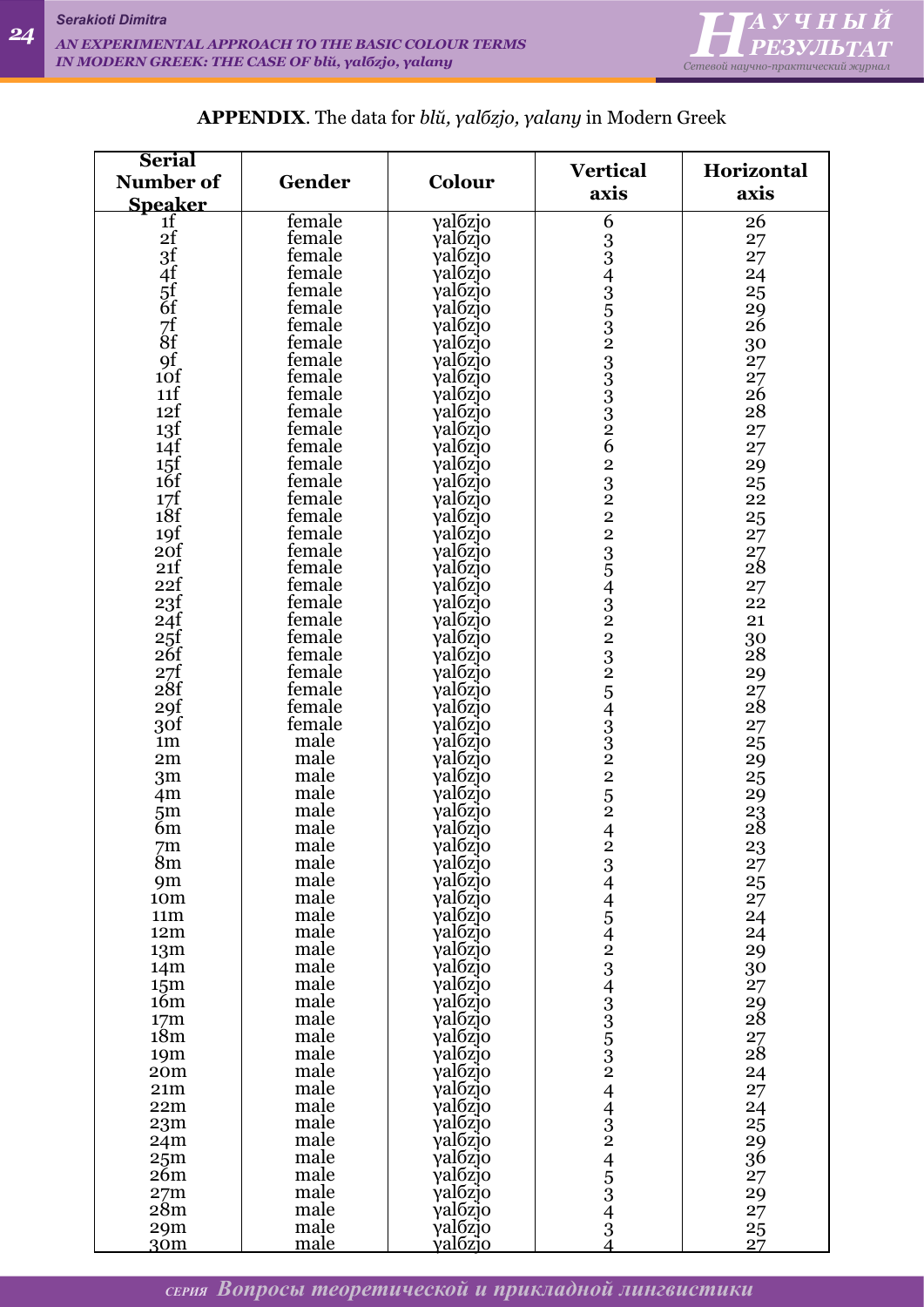

| <b>Serial</b>          |                  |                         |                                            |                   |
|------------------------|------------------|-------------------------|--------------------------------------------|-------------------|
| Number of              | Gender           | Colour                  | <b>Vertical axis</b>                       | Horizontal        |
| <b>Speaker</b>         |                  |                         |                                            | axis              |
| 1 <sup>f</sup>         | female           | γalany                  |                                            | 26                |
| 2f                     | female           | yalany                  | $\frac{2}{2}$                              | 28                |
|                        | female           | yalany                  | $\frac{2}{2}$                              | 24                |
|                        | female           | yalany                  |                                            | 23                |
|                        | female           | yalany                  |                                            | 24                |
|                        | female           | yalany                  |                                            | 25                |
| 3f 4f 5f 6f 7f 8f      | female           | yalany                  |                                            | 31                |
| 9f                     | female<br>female | yalany<br>yalany        | 3422323223331                              | 24                |
| 10f                    | female           | yalany                  |                                            | 27<br>30          |
| 11f                    | female           | yalany                  |                                            | $\overline{28}$   |
| 12f                    | female           | yalany                  |                                            | 28                |
| 13f                    | female           | γalany                  |                                            | 30                |
| 14f                    | female           | yalany                  |                                            | 27                |
| 15f                    | female           | yalany                  |                                            | $2\overset{.}{8}$ |
| $1\delta f$            | female           | yalany                  |                                            | 25                |
| 17f                    | female           | yalany                  |                                            | 26                |
| 18f<br>19f             | female<br>female | yalany                  | $\overline{2}$<br>$\mathbf{1}$             | 28<br>28          |
| 20f                    | female           | γalany<br>yalany        |                                            | 27                |
| 21f                    | female           | γalany                  |                                            | 26                |
| 22f                    | female           | γalany                  |                                            | 27                |
| 23f                    | female           | yalany                  |                                            | 32                |
| 24f                    | female           | yalany                  |                                            | 23                |
| $25f$<br>$26f$         | female           | γalany                  |                                            | 21                |
|                        | female           | yalany                  |                                            | 29                |
| 27f                    | female           | yalany                  | 353422333222                               | 27                |
| 28f                    | female           | yalany                  |                                            | $2\overset{.}{8}$ |
| 29f                    | female<br>female | γalany                  |                                            | 30                |
| 30f<br>1 <sub>m</sub>  | male             | γalany<br>γalany        |                                            | 23<br>27          |
| 2m                     | male             | yalany                  |                                            | $2\overset{'}{8}$ |
| 3 <sub>m</sub>         | male             | γalany                  |                                            | 29                |
| 4m                     | male             | γalany                  | $\begin{array}{c} 2 \\ 2 \\ 3 \end{array}$ | 29                |
| 5 <sub>m</sub>         | male             | γalany                  |                                            | 23                |
| 6m                     | male             | γalany                  |                                            | 25                |
| 7m                     | male             | γalany                  |                                            | $\frac{31}{27}$   |
| 8 <sub>m</sub>         | male             | yalany                  |                                            |                   |
| 9m<br>10 <sub>m</sub>  | male<br>male     | yalany<br>yalany        |                                            | 25                |
| 11 <sub>m</sub>        | male             | yalany                  |                                            | 27<br>23          |
| 12m                    | male             | yalany                  |                                            | 30                |
| 13 <sub>m</sub>        | male             | yalany                  |                                            | $\overline{26}$   |
| 14 <sub>m</sub>        | male             | γalany                  |                                            | 26                |
| 15 <sub>m</sub>        | male             | γalany                  |                                            | 27                |
| 16m                    | male             | γalany                  |                                            | 29                |
| 17 <sub>m</sub>        | male             | γalany                  |                                            | 29                |
| 18m                    | male<br>male     | yalany                  |                                            | 27                |
| 19m<br>20 <sub>m</sub> | male             | yalany<br><b>Talany</b> |                                            | 29<br>24          |
| 21m                    | male             | γalany                  |                                            | 23                |
| 22m                    | male             | yalany                  | 4724254352325443432443232                  | 30                |
| 23m                    | male             | γalany                  |                                            | 25                |
| 24m                    | male             | γalany                  |                                            | 29                |
| 25 <sub>m</sub>        | male             | γalany                  |                                            | 30                |
| 26m                    | male             | γalany                  |                                            | 25                |
| 27m                    | male             | γalany                  |                                            | $2\bar{6}$        |
| 28m                    | male             | γalany                  |                                            | 25                |
| 29m                    | male             | γalany                  |                                            | 29                |
| 30 <sub>m</sub>        | male             | yalany                  |                                            | 27                |

*СЕРИЯ Вопросы теоретической и прикладной лингвистики*